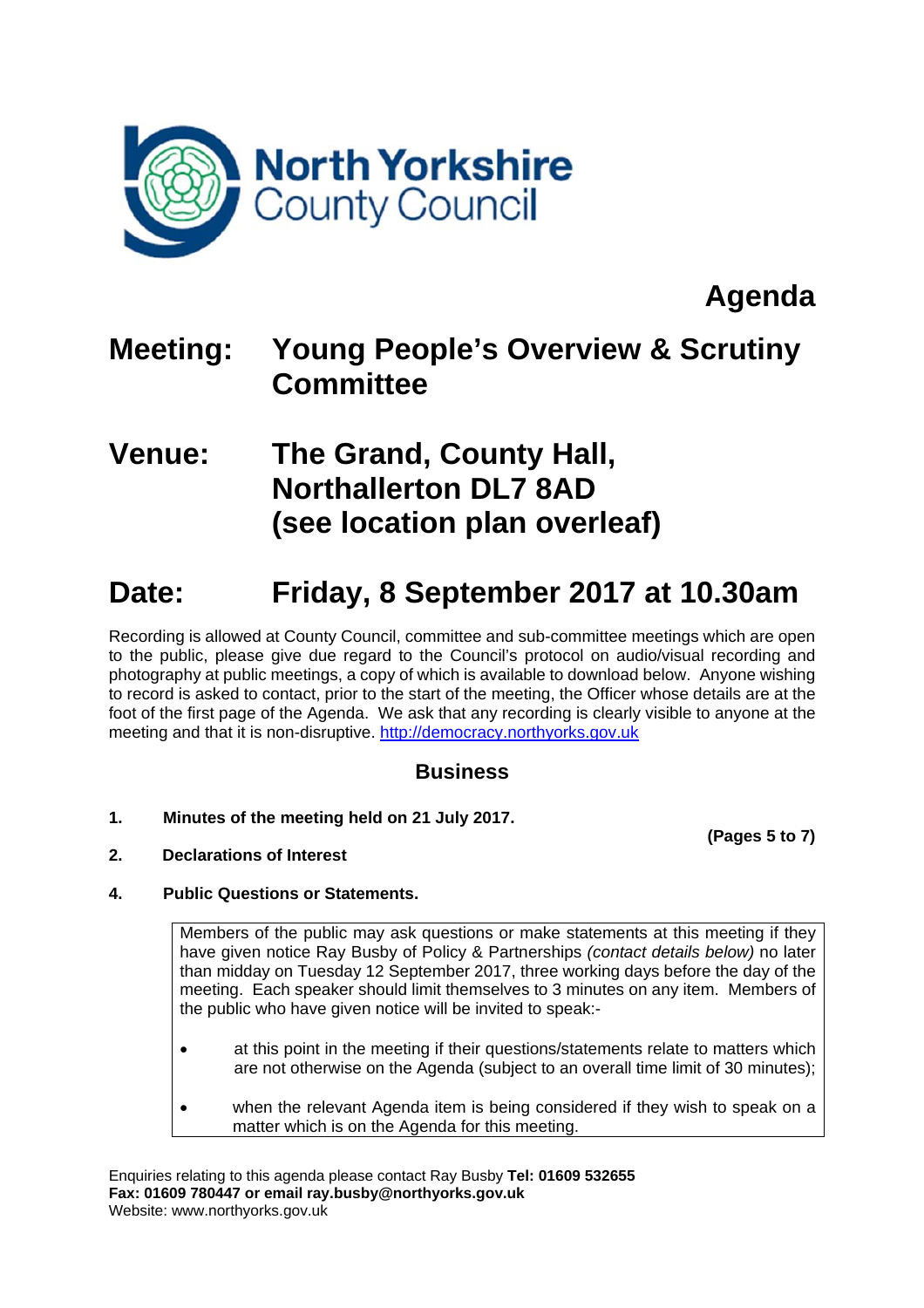|    |                                                                                                 | <b>Suggested timings</b> |
|----|-------------------------------------------------------------------------------------------------|--------------------------|
| 5. | Safeguarding: How we keep Children and Young People Safe in<br><b>North Yorkshire:</b>          |                          |
|    | <b>Introduction to Session - Report of the Scrutiny Team</b><br>a)<br>Leader                    |                          |
|    | (Pages 8 to 10)                                                                                 |                          |
|    | b) North Yorkshire Safeguarding Children Board<br>Presentation by Nick Frost, Independent Chair | 10.30am -11.15am         |
|    | c) NYCC perspective $-$ Judith Hay (Assistant Director<br>(CYPS)) Briefing Report to follow     | 11.15am -11.45am         |
| 6. | Alcohol Strategy Update – Report of the Director of Public Health                               | 11.45am -12.15pm         |
|    | (Pages 11 to 24)                                                                                |                          |
| 7. | Work Programme - Report of the Scrutiny Team Leader.                                            | 12.15pm-12.30pm          |
|    | (Pages 25 to 28)                                                                                |                          |

**7. Other business which the Chairman agrees should be considered as a matter of urgency because of special circumstances.**

Barry Khan Assistant Chief Executive (Legal and Democratic Services)

County Hall **Northallerton** 

31 August 2017

#### **NOTES:**

#### **Emergency Procedures for Meetings Fire**

The fire evacuation alarm is a continuous Klaxon. On hearing this you should leave the building by the nearest safe fire exit. From the **Grand Meeting Room** this is the main entrance stairway. If the main stairway is unsafe use either of the staircases at the end of the corridor. Once outside the building please proceed to the fire assembly point outside the main entrance

Persons should not re-enter the building until authorised to do so by the Fire and Rescue Service or the Emergency Co-ordinator.

An intermittent alarm indicates an emergency in nearby building. It is not necessary to evacuate the building but you should be ready for instructions from the Fire Warden.

#### **Accident or Illness**

First Aid treatment can be obtained by telephoning Extension 7575.